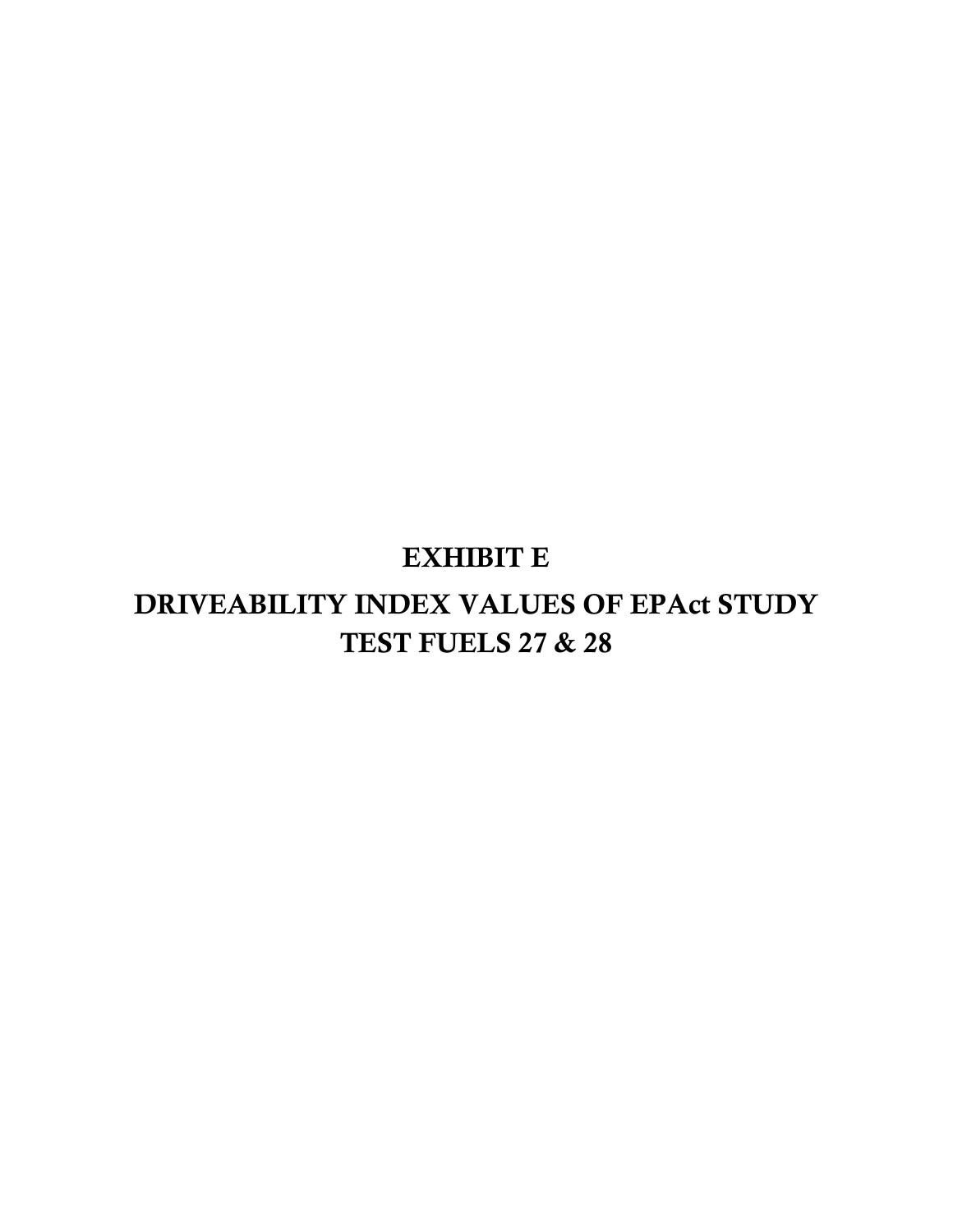#### EXHIBIT E

### DRIVEABILITY INDEX VALUES OF EPAct STUDY TEST FUELS 27 & 28

#### TABLE OF CONTENTS

Page

| Driveability Index Values of EPAct Study Test Fuels 27 & 28 Using ASTM |  |
|------------------------------------------------------------------------|--|
| Driveability Index Values of EPAct Study Test Fuels 27 & 28 Using ASTM |  |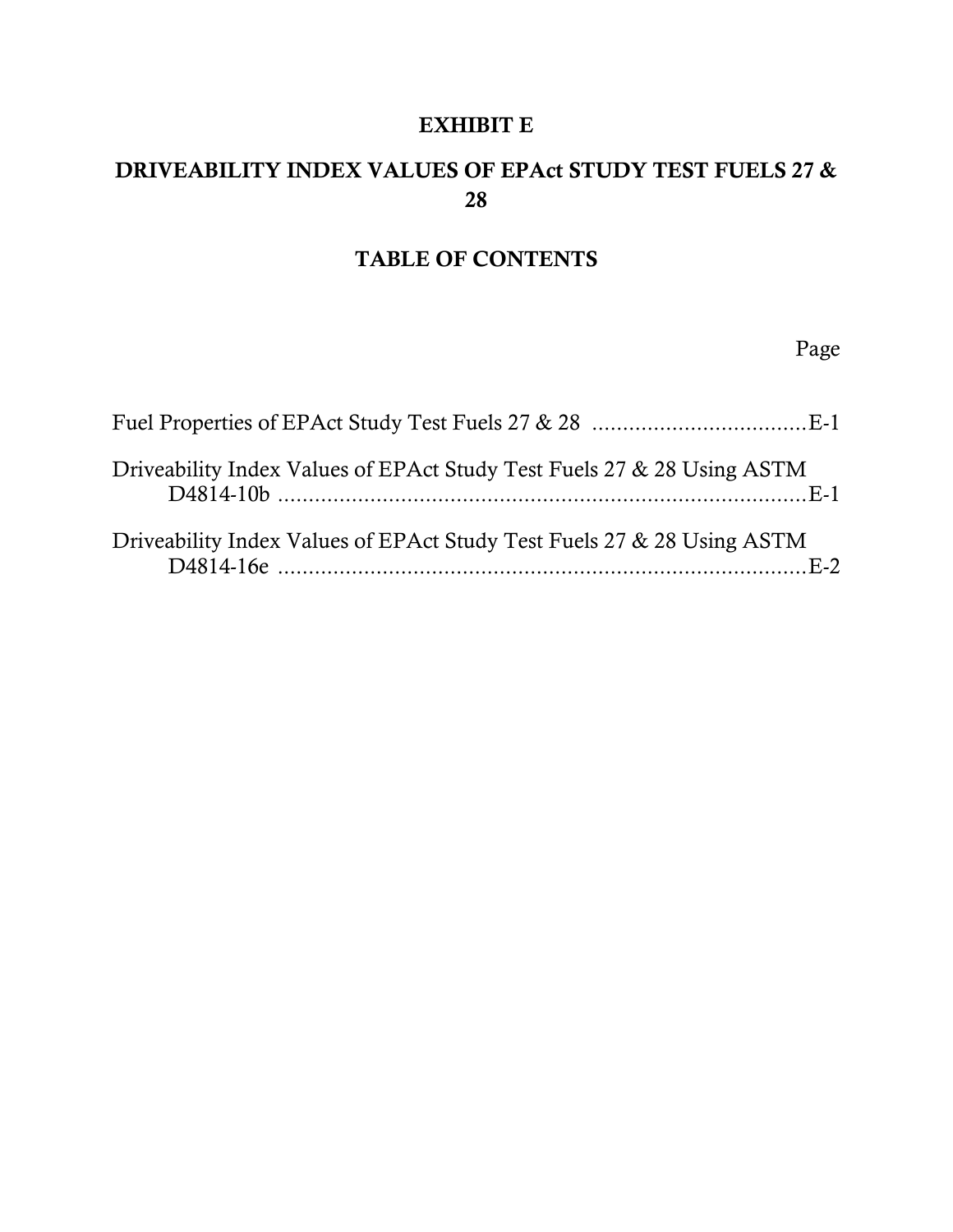| <b>PROPERTY</b>       | <b>UNIT</b>               | <b>FUELS</b> |       |
|-----------------------|---------------------------|--------------|-------|
|                       |                           | 27           | 28    |
| Ethanol               | vol. $\%$                 | 14.9         | 15.0  |
| Initial Boiling Point | $\mathrm{P}$              | 104.8        | 103.9 |
| T <sub>10</sub>       | $\mathrm{P}$              | 142.3        | 144.2 |
| <b>T50</b>            | $\mathrm{P}_{\mathrm{F}}$ | 221.5        | 216.6 |
| <b>T90</b>            | ºF                        | 340.3        | 298.8 |

<span id="page-2-0"></span>Fuel Properties of EPAct Study Test Fuels 27 & 28<sup>1</sup>

Driveability Index Values of EPAct Study Test Fuels 27 & 28 Using ASTM D4814-10b<sup>2</sup>

| D4814-10b<br><b>VARIABLES</b>              | <b>UNIT</b>      |      | <b>FUELS</b> |
|--------------------------------------------|------------------|------|--------------|
|                                            |                  | 27   | 28           |
| $T10 * 1.5$                                | °F               | 213  | 216          |
| $T50 * 3$                                  | $\mathrm{^{o}F}$ | 665  | 650          |
| $T90 * 1$                                  | °F               | 340  | 299          |
| Ethanol $\%$ *2.4                          | °F               | 37   | 37           |
| <b>Driveability Index</b><br>$(D4814-10b)$ | ºF               | 1255 | 1202         |

<sup>&</sup>lt;sup>1</sup> EPA, EPAct/V2/E-89: Assessing the Effect of Five Gasoline Properties on Exhaust Emissions from Light-Duty Vehicles Certified to Tier 2 Standards: Final Report on Program Design and Data Collection 32 (Apr. 2013).

<sup>&</sup>lt;sup>2</sup> ASTM, Standard Specification for Automotive Spark-Ignition Engine Fuel, D4814-10b, at 2, Table 1. n.D ("Driveability Index (DI) = 1.5  $T_{10}$  + 3.0  $T_{50}$  + 1.0  $T_{90}$  + [2.4°F] x Ethanol Volume %, where . . . 2.4 is the coefficient [for the volume % ethanol present] when distillation results are determined in degrees Fahrenheit."). This version of the driveability index was in effect at the time of the EPAct study. The maximum allowable DI value is 1250. *Id.* at 2, Table 1.